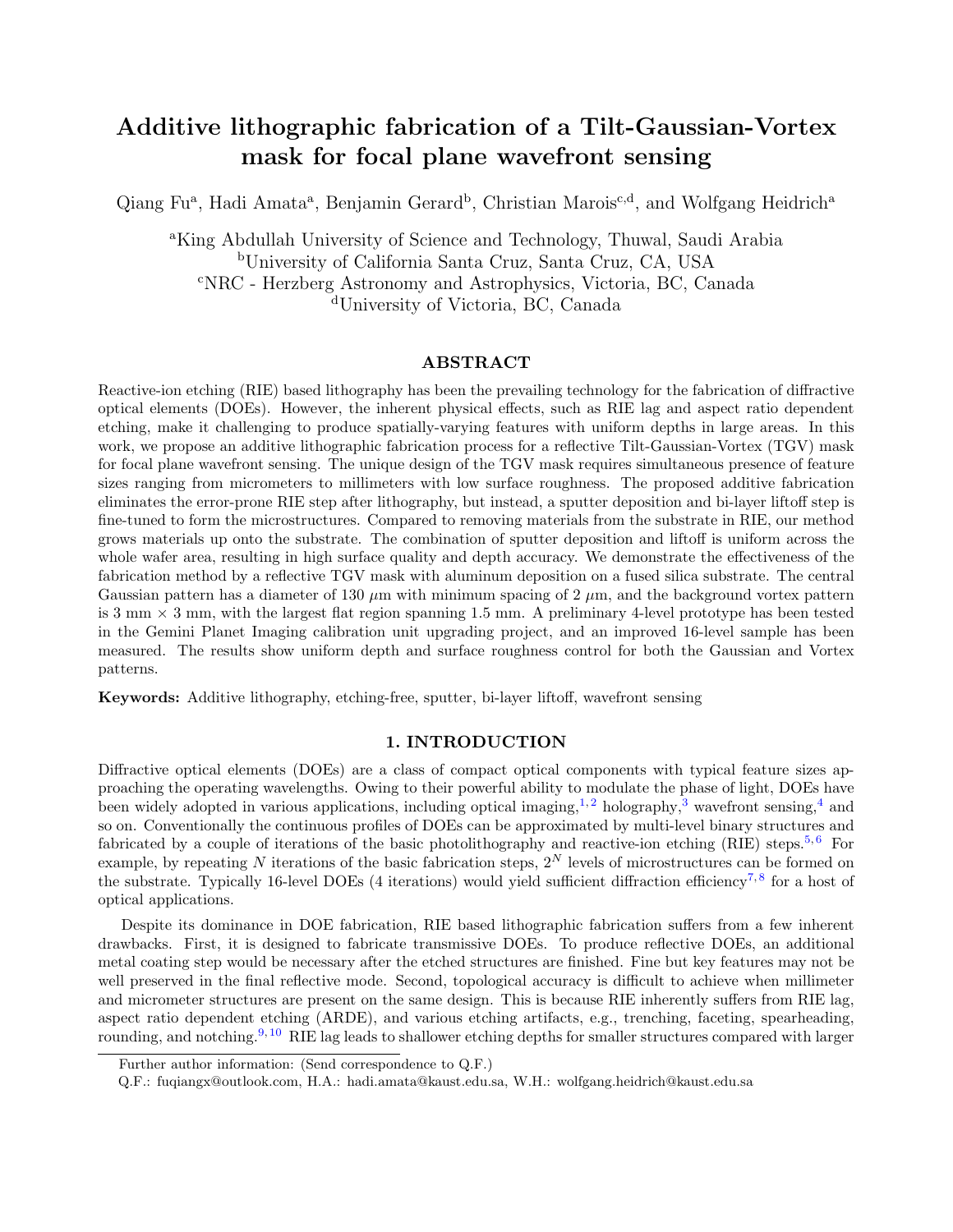features on the same substrate. Etching rate slows down as the etching process carries on, such that the same etching time would result in shallower depths. In addition, the etching artifacts usually take place at the bottom of the etched regions, giving rise to unwanted scattering effects. It is therefore very challenging to fabricate uniform fine features, in particular for mirror-like surface finishes. Third, the microsurface roughness is difficult to maintain for large areas, since the plasma bombardment is more difficult to control for large opening areas on the substrate. Hence, it is challenging to employ conventional etching based lithography for the fabrication of reflective DOEs with spatially-varying features in high surface quality.

In this work, we report an alternative lithographic fabrication method for reflective DOEs by growing metal materials onto the substrate, instead of removing materials from  $it.^{11}$  $it.^{11}$  $it.^{11}$ . In other words, we adopt an additive fabrication routine to overcome the limitations and mitigate the artifacts caused by the etching fabrication method. The target material, Aluminum (Al), is directly deposited onto a fused silica substrate by sputtering followed by a bi-layer liftoff.<sup>[12,](#page-8-9) [13](#page-8-10)</sup> By taking advantage of the binarization, we can fabricate 16-level DOEs with 4 iterations of the liftoff process. We can thoroughly eliminate the etching steps with the proposed additive fabrication method. The benefit of deposition is that the thickness of the deposited metal can be well controlled by the exact deposition time with nanometer accuracy. The uniformity of the deposition process allows for accurate and uniform depth control for both large (millimeter scale) and small (micrometer scale) features at the same time. Low surface roughness is obtained due to the robust deposition, compared with plasma etching. We fabricate a Tilt-Gaussian-Vortex (TGV) phase mask for focal plane wavefront sensing in astronomy applications.<sup>[14–](#page-8-11)[17](#page-8-12)</sup> The unique design of the TGV mask requires simultaneous presence of feature sizes ranging from micrometers to millimeters with low surface roughness. The central Gaussian pattern has a diameter of 130  $\mu$ m with minimum spacing of 2  $\mu$ m, and the background vortex pattern is 3 mm  $\times$  3 mm, with the largest flat region spanning 1.5 mm. The measurement results demonstrate the effectiveness and high quality of the fabrication method. We envision the presented additive lithographic fabrication method would be a practical alternative for reflective DOE fabrication.



#### 2. FABRICATION WORKFLOW

<span id="page-1-0"></span>Figure 1. Additive lithographic fabrication workflow. (a) A bi-layer photoresist is spin coated onto the fused silica wafer for Layer K with previously deposited Al structures. (b) The design patterns are transferred from the master mask to the photoresist by UV exposure with photolithography techniques. The exposed areas are removed by developer. (c) Al is selectively deposited into the opening areas by sputtering onto the existing layers. (d) The final patterns are left after the auxiliary photoresist and metal are removed by liftoff. (e)-(f) repeat the process of the deposition-liftoff cycle for Layer K + 1. It can be repeated for N iterations to achieve  $2^N$ -level structures. PR: photoresist. LOR: liftoff resist. Al: Aluminum. FS: fused silica. UV: ultra violet. Redrawn from.<sup>[11](#page-8-8)</sup>

#### 2.1 Overview

We adopt an additive lithographic fabrication workflow for reflective DOEs.<sup>[11](#page-8-8)</sup> Compared with conventional RIE based lithography, we keep the photolithography step for pattern transfer, but employ sputter deposition and bi-layer liftoff subsequently to replace the RIE step. The key steps to form the microstructures is via "additive"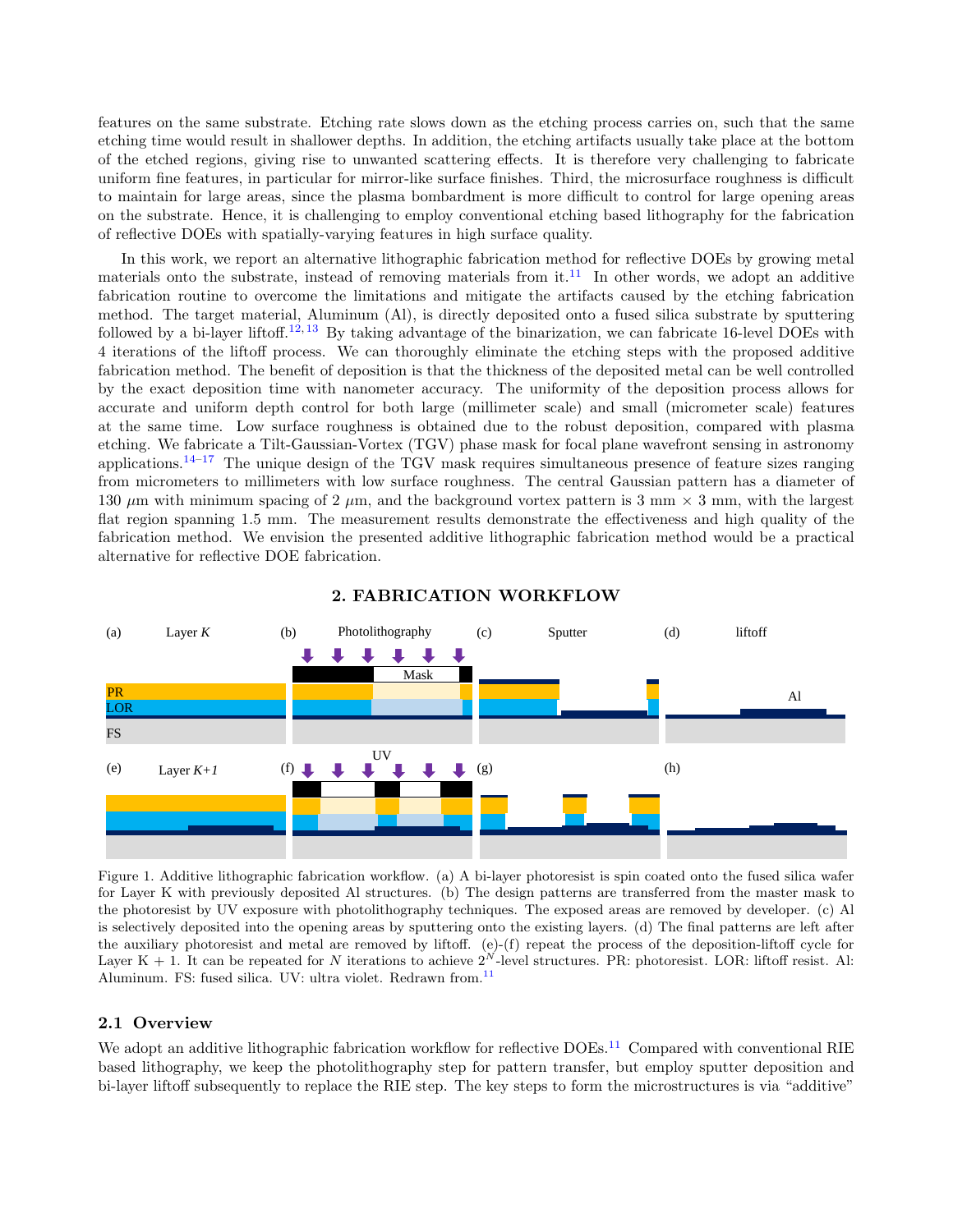sputter deposition, instead of "subtractive" etching. The basic deposition-liftoff cycle can be repeated N times to fabricate  $2^N$ -level structures. We illustrate two cycles of the fabrication process in Fig. [1.](#page-1-0) In the beginning of each fabrication cycle, a bi-layer resist, photoresist (PR) above liftoff resist (LOR), is spin coated onto existing structures successively, as shown in Fig. [1\(](#page-1-0)a) for the K-the layer. The photolithography step is the same as in conventional lithography, in which the design patterns are transferred from the master mask to the PR and LOR layers under UV exposure. After development, an undercut profile is created in the bi-layer resist structure, as shown in Fig. [1\(](#page-1-0)b). Aluminum is then sputter deposited onto the existing layers on the substrate, with the unexposed areas protected by  $PR$  and  $LOR$ , as shown in Fig.  $1(c)$  $1(c)$ . Finally the auxiliary resist and residual metal are removed by liftoff, leaving the desired patterns on the substrate, shown in Fig.  $1(d)$  $1(d)$ . The basic depositionliftoff cycle can be repeated for a couple of times for multi-level structures. For example, Layer  $K + 1$  is shown in Figs.  $1(e)$  $1(e)$ -(h). In the following, we first introduce the detailed recipes for each step, and summarize the overall workflow in the end.

## 2.2 Workflow

The overall workflow is summarized in Table [1.](#page-2-0) Before the additive fabrication, the fused silica wafer is cleaned in piranha solution for 10 min at 115◦C, and then dried in a wafer drier for 7 min. A base layer of Al is deposited by sputtering on the bare wafer for 100 nm. The core fabrication cycle is repeated from Step 4 to Step 15 for the required N times, which will be explained as follows.

| Step           | Work                                           | Lable 1. Additive intrographic fabrication worknow<br>Tools/Chemicals | Recipe                                              |
|----------------|------------------------------------------------|-----------------------------------------------------------------------|-----------------------------------------------------|
| $\mathbf{1}$   | wafer cleaning                                 | Piranha solution                                                      | $10 \text{ min at } 115^{\circ}\text{C}$            |
| 2              | wafer drying                                   | wafer drier                                                           | 7 min                                               |
| 3              | base layer deposition                          | sputter                                                               | $100\ \mathrm{nm}$                                  |
| $\overline{4}$ | wafer dehydration                              | hotplate                                                              | $\overline{\rm 5\; min}$ at $\rm 200^oC$            |
| $\overline{5}$ | adhesion promotion                             | HMDS vapor prime                                                      | $20 \text{ min at } 115^{\circ} \text{C}$           |
| $\,6\,$        | LOR5B spin coating                             | spin coater                                                           | 0.6 $\mu$ m, 1500 rpm                               |
| $\overline{7}$ | soft bake                                      | hotplate                                                              | $\overline{3 \text{ min at } 180^{\circ} \text{C}}$ |
| 8              | $AZ1505$ spin coating                          | spin coater                                                           | $0.5 \mu m$ , 3000 rpm                              |
| 9              | soft bake                                      | hotplate                                                              | $\overline{1 \text{ min at } 100^{\circ} \text{C}}$ |
| 10             | UV exposure                                    | contact aligner (EVG6200)                                             | $9 \frac{\text{mJ/cm}^2}{\text{mJ/cm}^2}$           |
| 11             | development                                    | AZ726MIF                                                              | 18 <sub>sec</sub>                                   |
| 12             | metal deposition                               | sputter                                                               | time depends on thickness                           |
| 13             | liftoff                                        | <b>DMSO</b>                                                           | soak at $80^{\circ}$ C                              |
| 14             | sonication                                     | ultra-sonicator                                                       | $5$ - $10~\mathrm{min}$                             |
| 15             | wafer cleaning and drying                      | acetone and nitrogen gun                                              | manual cleaning                                     |
| 16             | repeat Steps 4 - 15 for multi-level structures |                                                                       |                                                     |

<span id="page-2-0"></span>Table 1. Additive lithographic fabrication workflow

#### 2.3 Bi-layer photoresist

In conventional photolithography, a single layer photoresist is usually used as the mask to transfer the design patterns onto the substrate in the RIE step. It is sufficient to do so, as the gases in the RIE chamber would not hinder the residual photoresist from being removed afterwards. However, in the proposed method, we create the desired patterns by additive deposition of metals onto the entire resist, and want to remove the residual PR, LOR and metal easily in the liftoff step. For a common positive photoresist, the exposure creates an outward sidewall, or overcut, in the opening areas, as shown in Fig. [2\(](#page-3-0)a). When the metal is deposited, the entire areas are covered by the thin metal film, including the sidewalls. The residual metal on the sidewall may hinder the liftoff chemicals from entering the PR, leading to unsuccessful liftoff. To overcome this problem, we use a combination of LOR, and positive PR, known as the bi-layer structure, to create a re-entrant profile, as shown in Fig. [2\(](#page-3-0)b). Since the development rates for LOR and PR are slightly different (LOR faster than PR), an undercut is available between the two. This structure facilitates the following liftoff step by allowing the liftoff chemicals to flood in more easily.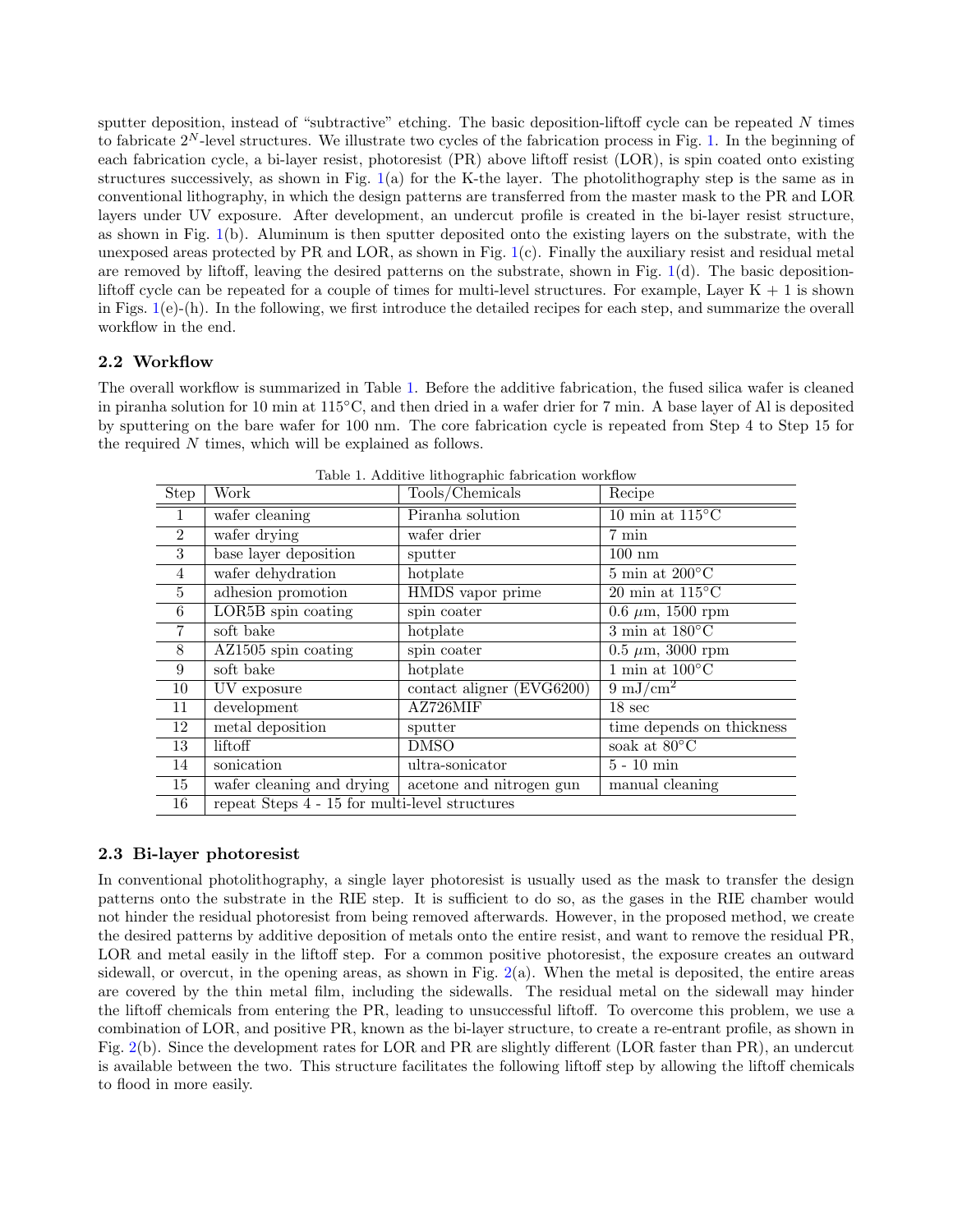

<span id="page-3-0"></span>Figure 2. Bi-layer photoresist profile. (a) Conventional positive photoresist has an outward sidewall profile which is covered by the deposited metal. The metal on the sidewall makes it difficult for successful liftoff. (b) A bi-layer resist creates undercut in the resist sidewalls. Sufficient space in the re-entrant profile allows for the liftoff chemicals to completely remove all the resist.

We use a combination of LOR5B (Kayaku) and AZ1505 (MicroChemicals) for the bi-layer resist. The thickness of the LOR5B layer is 0.6  $\mu$ m at 1500 rpm, and the AZ1505 is 0.5  $\mu$ m at 3000 rpm. We optimize the softbake time, temperature and development time to create 1  $\mu$ m undercut, which is necessary for minimum 2  $\mu$ m features. LOR5B is baked at  $180^{\circ}$ C for 3 min, and AZ1505 is baked at  $100^{\circ}$ C for 1 min.

## 2.4 Photolithography

Given a design phase, we first generate a series of N binary patterns by slicing the phase function by a factor of 1/2 successively. This results in mask patterns in a course-to-fine way. These patterns are used to fabricate N master masks by laser direct writing. We use Heidelberg DWL2000 to make these masks on 5-inch blank soda lime substrates (Nanofilm).

We use 4-inch, 0.5 mm-thick fused silica wafers as the sample substrate. The wafer is first dehydrated on a hotplate at 200 ◦C for 5 min. Before spin coating the photoresist, we apply Hexamethyldisilazane (HMDS) vapor prime to promote adhesion to the substrate. The HMDS step is optional, but we find it helpful to create small features as small as  $2 \mu$ m. The HMDS vapor prime is done at 115 °C for 20 min. AZ1505 and LOR5B are then spin coated successively with proper softbake.

The design patterns are transferred from the master mask to the photoresist by UV light exposure on a contact aligner. We use EVG  $6200\infty$  with i-line UV source in a vaccum+hard mode to project the patterns from the master mask to the photoresist. The exposure dose is fine tuned at  $9 \text{ mJ/cm}^2$  for optimal spatial resolution.

The developer for the resist should be chosen such that the metal structures are not etched during the development step. Since our micro structures are built with Al, the photoresist is developed with AZ726MIF developer. The development time is fine tuned to be 18 sec to fully remove the exposed photoresist, as well as to create sufficient but not excessive undercut for the bi-layer structure.

#### <span id="page-3-1"></span>2.5 Sputter deposition

Aluminum is an excellent yet cost-effective material for reflective coating because of its high reflectance over a wide spectral range. It can also be deposited effectively by sputtering. We use an ion beam assisted sputter (ESCRD4) for Al deposition. The DC power is 400 W, and Argon (Ar) flow is 25 sccm. The process is performed in a vacuum chamber with pressure at 7.5 mTorr. The deposited thickness of Al shows excellent linearity with deposition time, and is nearly independent of feature size, so the thickness can be time-controlled very well to achieve nanometer accuracy. In addition, the deposition thickness is independent of the feasure size, resulting in uniform thickness across the whole 4-inch wafer.

#### 2.6 Al liftoff

The auxiliary LOR and PR, and the residual Al on the resist are removed by liftoff. We leave the sample in Dimethyl Sulfoxide (DMSO) soak at 80 °C to lift all auxiliary materials off. The liftoff rate for Al is slow, so typically 2 hours are needed for complete removal. It may take overnight for thick Al to be removed. An optional sonication for 5-10 min is helpful to clear residual Al, but care should be taken to prevent metal re-deposition onto the sample surface. Finally the wafer can be cleaned by acetone and dried by  $N_2$  gun manually.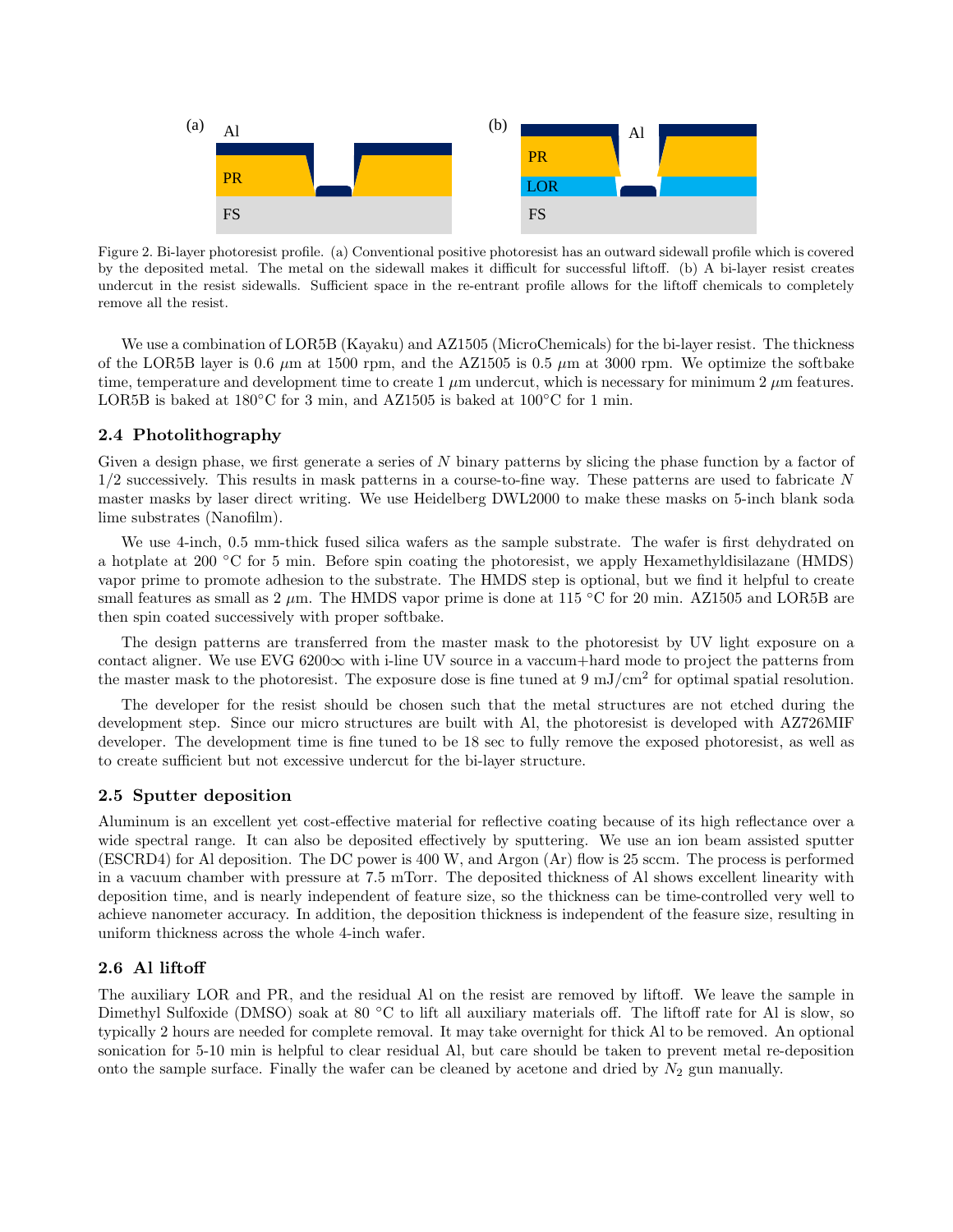#### 3. TEST RESULTS

We apply the above fabrication workflow to fabricate a reflective DOE designed for focal plane wavefront sensing in astronomy applications. The TGV phase mask consists of a central tilt and Gaussian phase, and a background vortex phase. The unique challenge of the TGV design requires simultaneous presence of feature sizes ranging from micrometers (Tilt-Gaussian) and millimeters (Vortex). The surface roughness should be kept as low as possible (in the nm scale) on both small and large features. Previously a preliminary 4-level prototype has been tested.<sup>[16,](#page-8-13) [17](#page-8-12)</sup> In this work, we demonstrate an improved 16-level sample with better fabrication quality.



#### 3.1 Tilt-Gaussian-Vortex phase

<span id="page-4-0"></span>Figure 3. The TGV phase function and binarized masks. (a) The TGV phase consists of a central Tilt-Gaussian phase with fine features and a background Votex phase with radially expanding features. (b) An enlarged view of the central Tilt-Gaussian pattern. (c) The master masks are generated by slicing the phase function successively by a factor of 1/2. The masks are from fine (L1) to coarse (L4) to make sure the highest resolution can be fabricated well. The accumulated patterns are a close approximation of the continuous design.

The phase function of the TGV design<sup>[14](#page-8-11)</sup> is defined as

$$
\phi_{\text{TGV}}\left(x,y\right) = T + G + V,\tag{1}
$$

where

$$
\begin{cases}\nT = 3.16\xi_0 (x \cos \theta_0 + y \sin \theta_0), & r < e, \\
G = g \exp\left(-\frac{1}{2} \left(\frac{r}{\sigma}\right)^2\right), & r < e, \\
V = l_p \theta, & r > e,\n\end{cases}
$$
\n(2)

where x and y are two-dimensional ramps along x and y in units of  $\lambda/D$ ,  $r = \sqrt{x^2 + y^2}$ , and  $\theta = \tan^{-1}(y/x)$ .  $\xi_0$  and  $\theta_0$  are the tip/tilt parameters. g and  $\sigma$  are the Gaussian amplitude and width parameters.  $l_p$  is the topological charge of the Vortex. e is the radius of the Tilt-Gaussian region in units of  $\lambda/D$ . At the wavelength and F-number of the NRC laboratory testing setup, the central Gaussian pattern has a diameter of 130  $\mu$ m with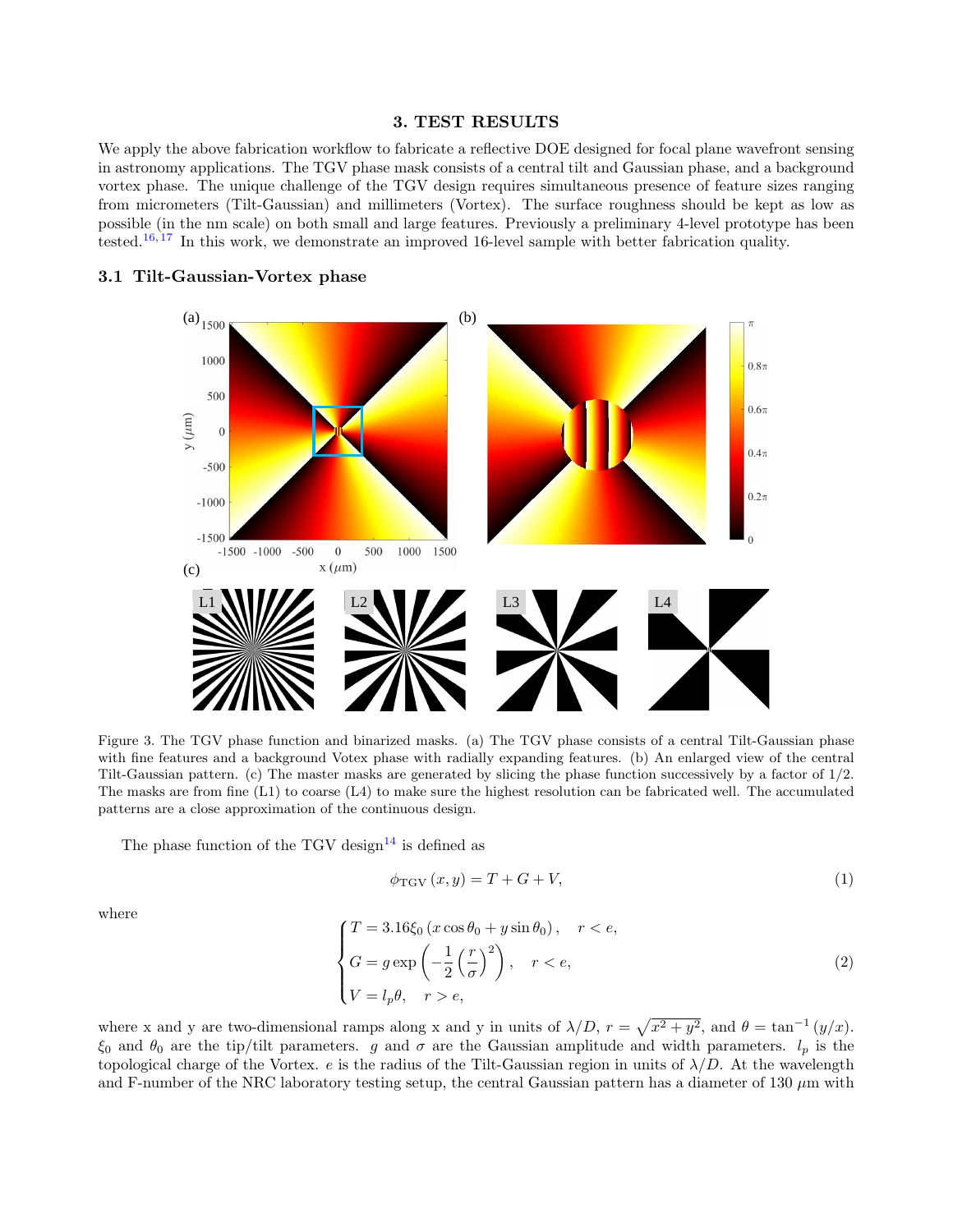minimum spacing of 2  $\mu$ m, and the background vortex pattern is 3 mm  $\times$  3 mm, with the largest flat region spanning 1.5 mm. The design wavelength is 1.3  $\mu$ m.

The phase profile is shown in Fig. [3\(](#page-4-0)a). Note that the DOE operates in reflective mode, so the one-way phase in the structure is  $\pi$ , and the effective phase is  $2\pi$  after reflection. The lateral resolution is  $2 \mu m$ . An enlarged central Tilt-Gaussain pattern is shown in Fig. [3\(](#page-4-0)b). We take a 16-level approximation for the continuous phase, and generate the master masks for each level by slicing the phase function by a successive factor of  $1/2$ . The four masks are shown in Fig.  $3(c)$  $3(c)$ , from L1 to L4. L1 has the finest pattern, and L4 has the coarsest pattern. It is clear to see that, the central region requires highest spatial resolution, while the background vortex pattern requires large flat regions. These features should have the same thickness in the final sample, and surface roughness should be kept in the nanometer scale. This is particularly challenging for conventional RIE fabrication, but can be accomplished by the proposed additive fabrication.

#### 3.2 Deposition rate calibration

Before fabricating the 16-level TGV patterns, the deposition rate for Al in the sputter step should be measured. We fix the deposition parameters as shown in Sec. [2.5,](#page-3-1) and sample the deposition time for 200 s, 400 s, 600 s, and 800 s respectively. The deposited thickness for a test pattern is measured with a Zygo profilometer (NewView 7300). We plot the data in Fig. [4.](#page-5-0) The result indicates that the deposition thickness is linear with the time period of sputtering. The deposition rate is around 8 nm/min.



<span id="page-5-0"></span>Figure 4. The deposition thickness of Al is linear with time in the test range, resulting in a constant deposition rate.

The total height at the design wavelength is  $h_{\text{max}} = \lambda/2 = 650$  nm for the one-way  $\pi$  phase modulation. Each stair of the 16-level approximation is 40.6 nm, so the deposition thicknesses from L1 to L4 are 40.6 nm, 81.3 nm, 162.5 nm, and 325 nm. The height in total is  $15h_{\text{max}}/16 = 609$  nm. The corresponding deposition periods are 288 s, 593 s, 1185 s, and 2370 s respectively. Note that for longer deposition periods (> 1000 s), we run the sputtering with separate shorter periods, instead of a single long period. During the intervals, the wafer is pulled out of the chamber to cool down to room temperature before the next period of sputtering.

#### 3.3 Measurements

We characterize the fabricated 16-level TGV sample by the 3D profile measured on a Zygo profilometer (NewView 7300). The results are shown in Fig. [5\(](#page-6-0)a), and with a 5x objective to show the background vortex structures in a larger spatial range in Fig. [5\(](#page-6-0)b). It is observed that the surface quality is reproduced very well for both the central Tilt-Gaussian region and the background Vortex region. It is also consistent from the center to the edges for the whole wafer. Two cross-lines taken from these two regions are plotted in Fig. [5\(](#page-6-0)c) and Fig. [5\(](#page-6-0)d) to compare the real height profile in the center and the edge. The nominal maximum height is 609 nm, and the fabricated heights are 611 nm in the center and 613 nm in the edge, respectively. The height accuracy is well within 0.5% across the whole sample. No major artifacts are observed in the fabricated samples.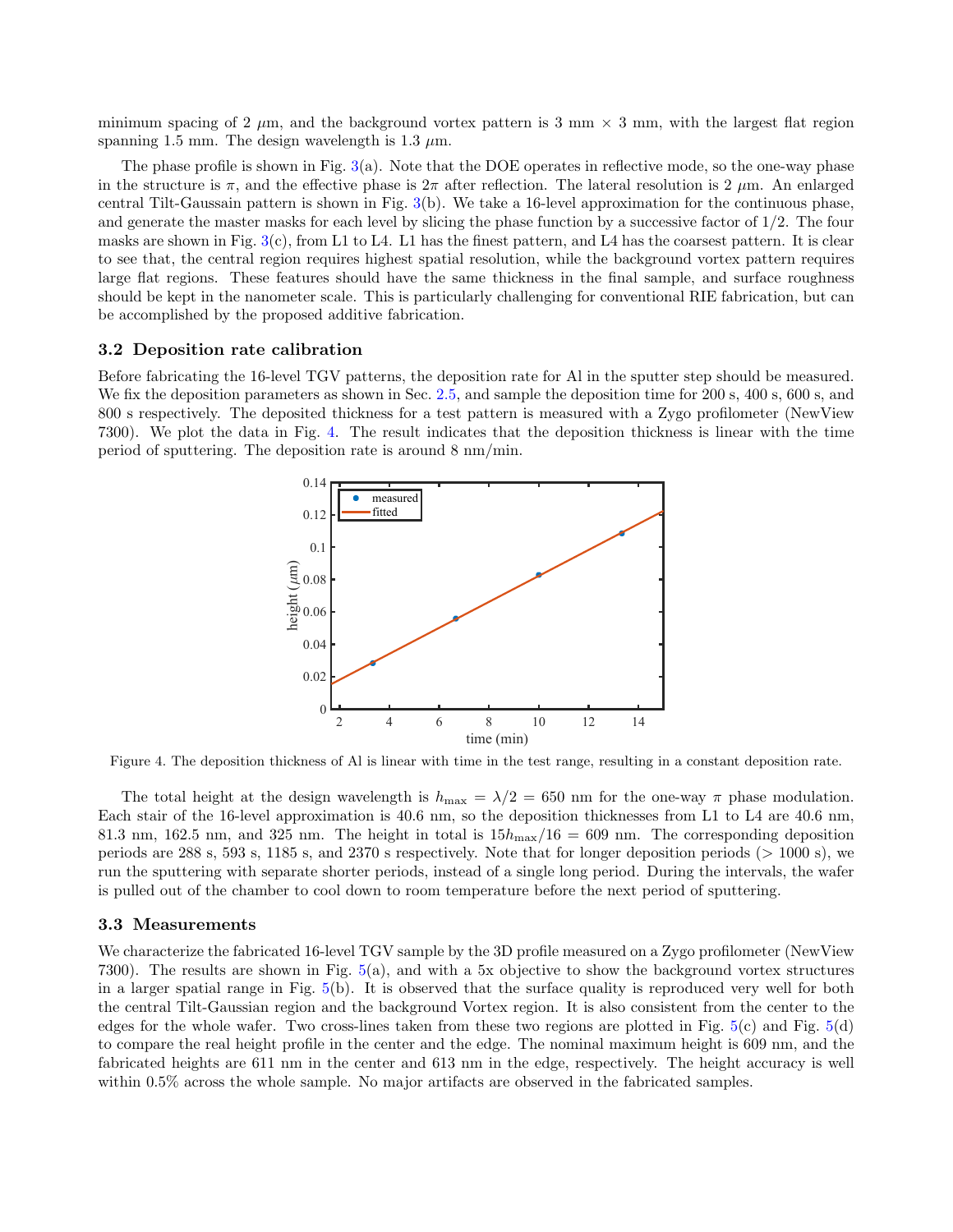

<span id="page-6-0"></span>Figure 5. Height profile measurement for the fabricated TGV sample under a Zygo profilometer (NewView 7300). (a) Central Tilt-Gaussian pattern under 20x objective. (b) Background Vortex pattern under 5x objective. (c) A cross-line in (a). (d) A cross-line in (b). The height profiles indicate high accuracy and uniformity of the fabricated sample with respect to the design across the whole sample.

#### 4. DISCUSSION

As seen from the results, the proposed additive lithographic fabrication is able to produce high quality reflective DOEs with simultaneous presence of micrometer to millimeter features in the design. The uniform height profile is challenging for conventional RIE based lithography fabrication, but is guaranteed by our additive deposition fabrication. The optical performance has been verified by a preliminary 4-level TGV sample in our previous work,  $^{14, 16}$  $^{14, 16}$  $^{14, 16}$  $^{14, 16}$  $^{14, 16}$  and the 16-level test is underway.

As a qualitative comparison, we fabricate the same TGV design with conventional RIE based lithography method and the proposed additive fabrication method. The microscopic image of the RIE sample is shown in Fig.  $6(a)$  $6(a)$ , and the 3D profile is shown in Fig.  $6(b)$ . Because of the inherent problems in RIE, the large flat areas in the Vortex region suffer a lot from the low surface roughness, as well as unexpected trenches in some areas. It is also difficult to maintain the fine structures in the central Tilt-Gaussian patterns, even for only 4 levels. On the contrary, our additive fabrication produces high quality surface roughness and keeps good topological structures. The microscopic image of the additive sample is shown in Fig.  $6(c)$  $6(c)$ , and the 3D profile is shown in Fig.  $6(d)$  $6(d)$ . A clear improvement is demonstrated from the comparison.

There are also some drawbacks in the current method. We find that around the aligned edges from layer to layer, there may be some residual thin spikes when the deposited thickness becomes large. This effect is feature dependent, not universal across the wafer. The possible reason may be from the liftoff process, in which thin metal film remains on the sidewalls of the PR, but the thickness difference between LOR and Al is not large enough for the DMSO to enter. This could be mitigated with a tall negative photoresist, instead of the bi-layer resist, but may subject to lower spatial resolution. The maximum thickness of the final design pattern is limited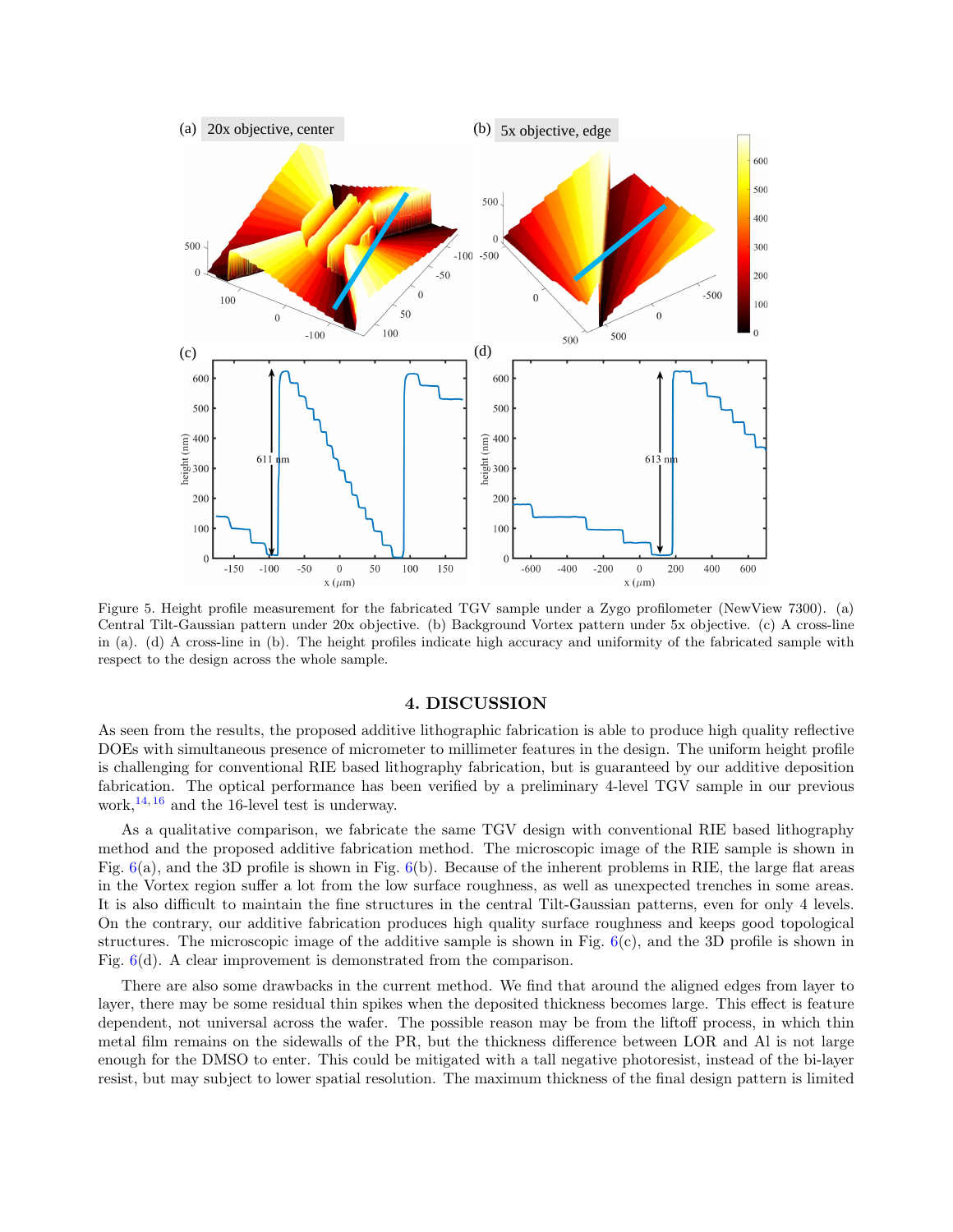

<span id="page-7-2"></span>Figure 6. Comparison of fabrication samples for conventional RIE based method and the proposed additive method. (a) Microscopic image of the RIE sample with 5x objective. (b) 3D profile of the RIE sample with 5x objective. (c) Microscopic image of the additive sample with 20x objective. (d) 3D profile of the additive sample with 20x objective.

by the thickness of the LOR5B. It is not possible to achieve a total height that is larger than the LOR thickness. A better combination of PR and LOR is needed for thicker structures.

#### 5. CONCLUSION

Reflective diffractive optical elements with simultaneous fine and coarse features present on the same design is challenging to fabricate with conventional reactive-ion etching method. In this paper, we demonstrate an alternative fabrication workflow with additive lithographic process for this purpose. The proposed fabrication employs sputter deposition and bi-layer liftoff with lithography to realize an etching-free fabrication method. A Tilt-Gaussian-Vortex mask for focal plane wavefront sensing is fabricated by this method. Uniform depth and low surface roughness is achieved and tested. The additive lithographic method could also be used for other types of micro-optics elements with the help of additional pattern transfer steps.

## ACKNOWLEDGMENTS

This work was supported in part by King Abdullah University of Science and Technology (KAUST) individual baseline funding and KAUST Visual Computing Center operational funding. The fabrication was done in the Nanofabrication Corlabs at KAUST. We also acknowledge the support of the Natural Sciences and Engineering Research Council of Canada (NSERC).

## REFERENCES

- <span id="page-7-0"></span>[1] Peng, Y., Fu, Q., Amata, H., Su, S., Heide, F., and Heidrich, W., "Computational imaging using lightweight diffractive-refractive optics," Opt. Express.  $23(24)$ ,  $31393-31407$  (2015).
- <span id="page-7-1"></span>[2] Peng, Y., Fu, Q., Heide, F., and Heidrich, W., "The diffractive achromat full spectrum computational imaging with diffractive optics," in [SIGGRAPH ASIA 2016 Virtual Reality meets Physical Reality: Modelling and Simulating Virtual Humans and Environments ], 4, ACM (2016).